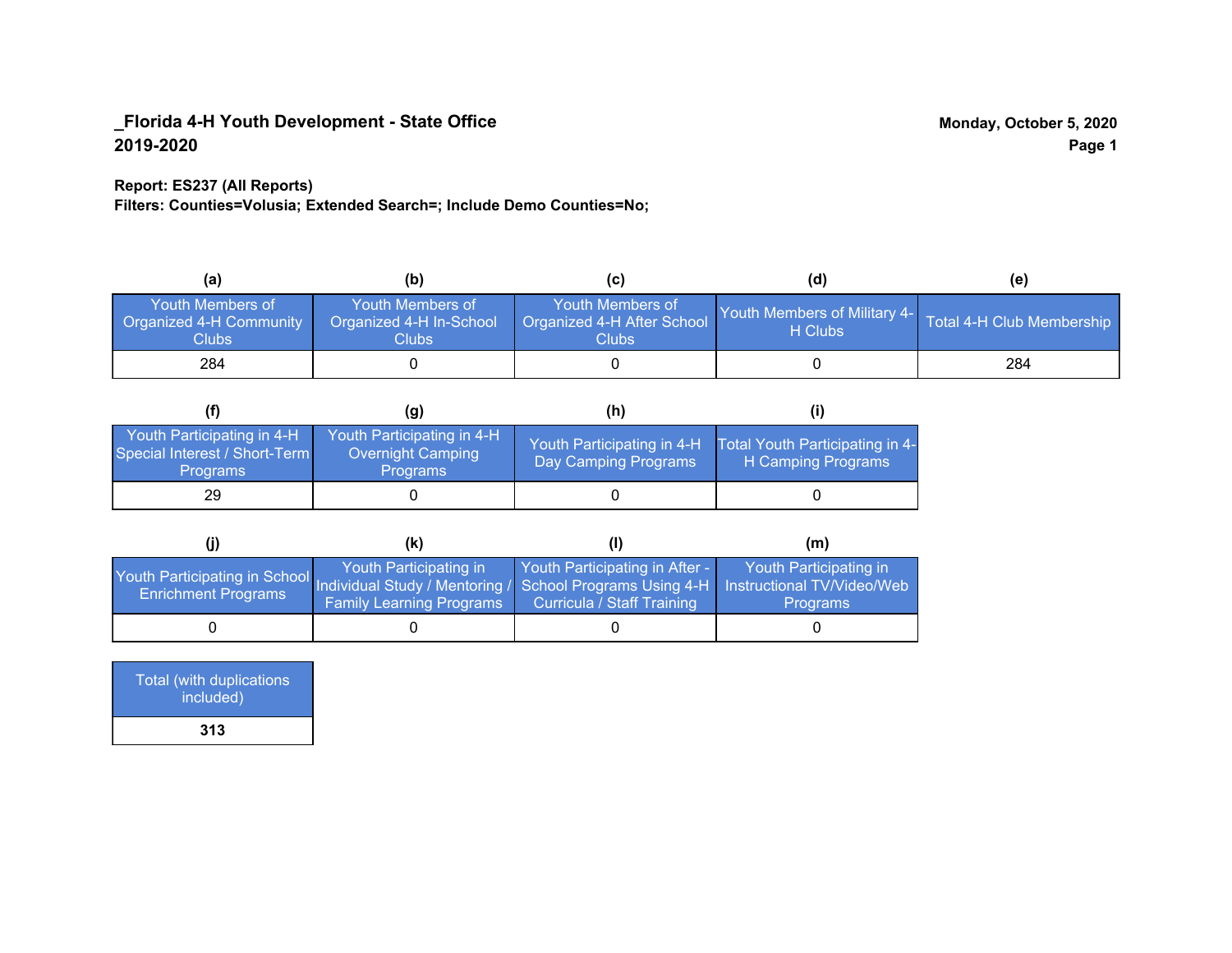**Report: ES237 (All Reports)**

**Filters: Counties=Volusia; Extended Search=; Include Demo Counties=No;**

## **School Grade (duplications eliminated)**

| <b>Kinder</b> | 1st                 | <b>2nd</b>  | 3rd | 4th | $7$ 5th/ | 6th | 7th | 8th | 9th | 10th | $\parallel$ 11th |  | 12th Post HS Not in School Special | Total      |
|---------------|---------------------|-------------|-----|-----|----------|-----|-----|-----|-----|------|------------------|--|------------------------------------|------------|
| $\sqrt{2}$    | $\overline{ }$<br>ື | $\sim$<br>- | 24  | 19  | 23       | 23  | 25  | 30  | 18  | 16   |                  |  |                                    | つらつ<br>∠∪∠ |

## **Gender of 4-H Youth Participants (duplications eliminated)**

| Male | Female | <b>⊿</b> otalz |
|------|--------|----------------|
| 91   | 161    | 252            |

# **Place of Residence of 4-H Youth Participants (duplications eliminated)**

| ∣ Farm | Towns of under 10,000 and<br>rural non-farm | Towns and cities (10,000-<br>50,000), and their suburbs | Suburbs of cities of over<br>50,000 | Central cities of over 50,000 | Total |
|--------|---------------------------------------------|---------------------------------------------------------|-------------------------------------|-------------------------------|-------|
| 59     | 45                                          | 84                                                      | 48                                  | 16                            | 252   |

## **Total 4-H Youth Participants (duplications eliminated)**

**Total** 

**<sup>252</sup> Note: The four totals on this page should all match.**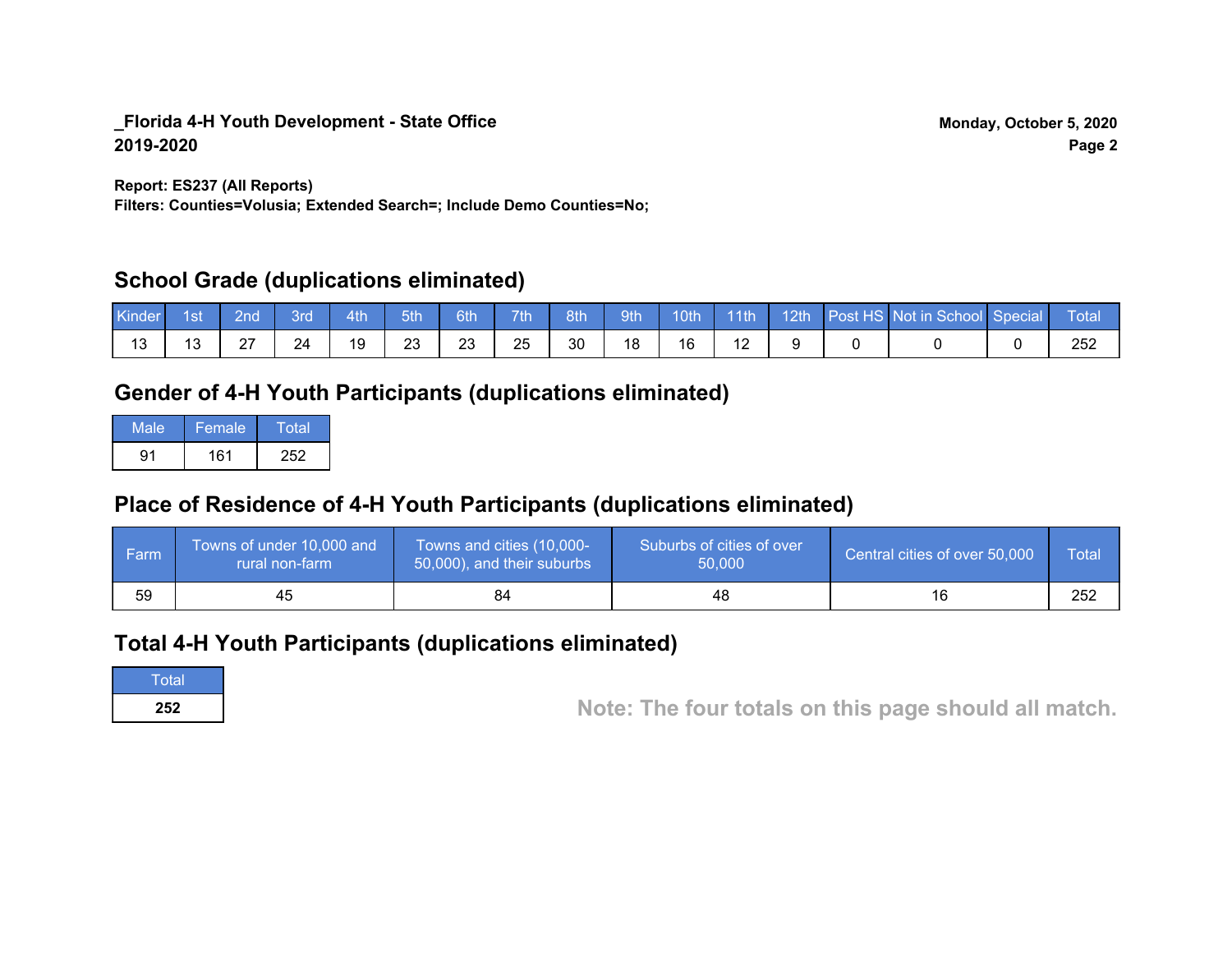#### **Report: ES237 (All Reports)**

**Filters: Counties=Volusia; Extended Search=; Include Demo Counties=No;**

| <b>ETHNICITY</b>          | <b>TOTAL YOUTH</b> |
|---------------------------|--------------------|
| <b>Hispanic or Latino</b> | 32                 |
| Not Hispanic or Latino    | 220                |

Directions: Type in the appropriate numbers for your project. Ethnicity is separate from race. YOu should indicate an ethnicity category for each participant and all racial categories that apply to each participant (i.e. a participant of more than one race would be recorded in each applicable racial category). Ideally, your total participants should equal the total of numbers in your ethicity section. Totals of racial categories will be equal to or greater than your total participants if they all report racial information.

4-H Youth Participants: Any youth taking part in programs provided as a result of action by extension personnel (professional. Paraprofessional. And volunteer). This includes youth participation in programs conducted through 1862, 1890, and 1994 land-grant universities, EFNEP, urban gardening, and other programs that may not actually use the 4-H name and emblem with participants.

| <b>RACE</b>                               | <b>TOTAL YOUTH</b> |
|-------------------------------------------|--------------------|
| American Indian or Alaskan Native         | O                  |
| Asian                                     | 2                  |
| <b>Black or African American</b>          | $\overline{7}$     |
| Native Hawaiian or other Pacific Islander | 1                  |
| White                                     | 226                |
| Youth Indicating More Than One Race       | 3                  |
| <b>Undetermined</b>                       | 13                 |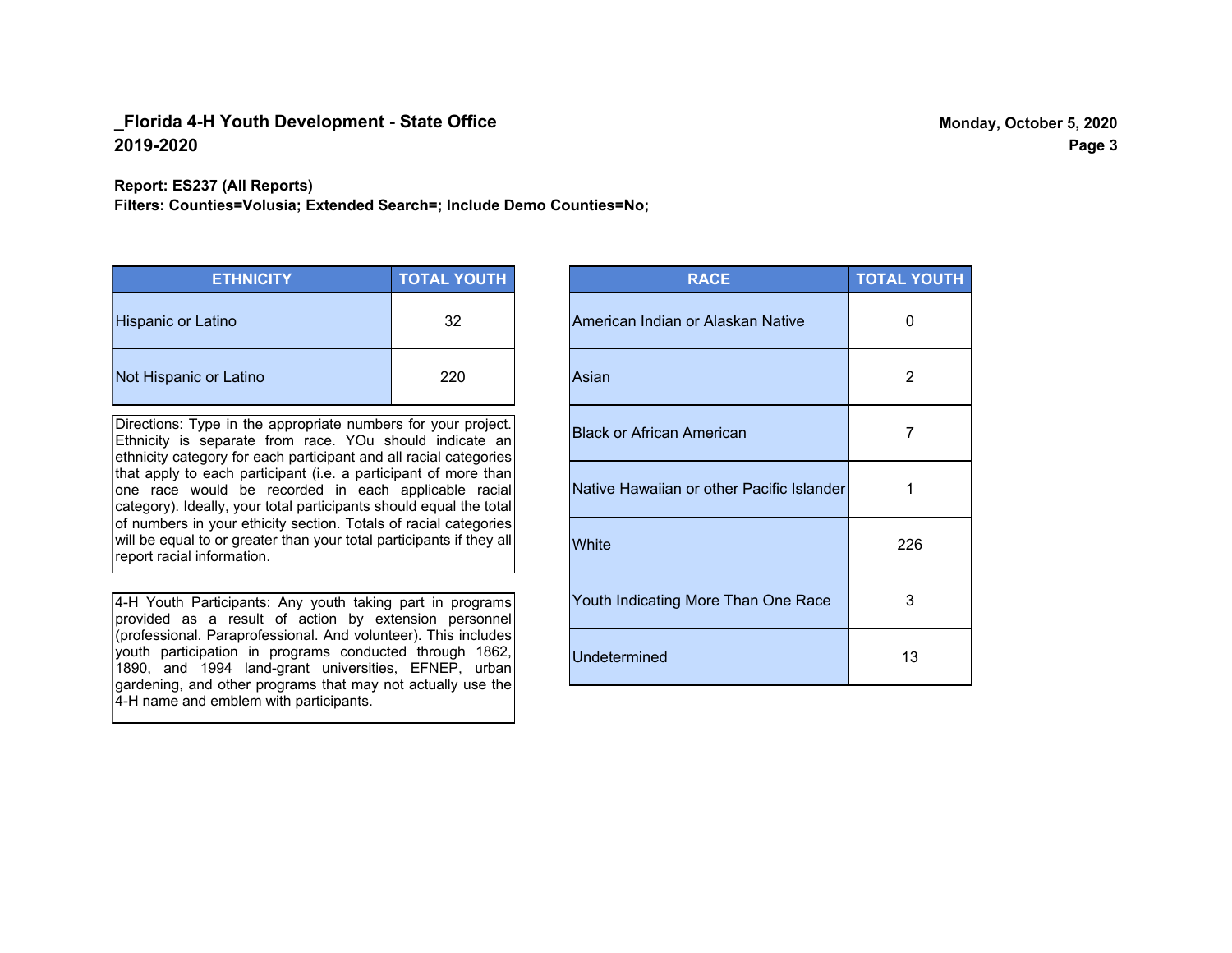**Report: ES237 (All Reports)**

**Filters: Counties=Volusia; Extended Search=; Include Demo Counties=No;**

| Total Number of<br><b>Adult Volunteers</b> | Total Number of<br>Youth Volunteers | Total |
|--------------------------------------------|-------------------------------------|-------|
| 66                                         | h                                   |       |

Adult Volunteer: Unpaid support for the 4-H program by an individual beyond high school age.

Youth Volunteer: Unpaid support for the 4-H program by a person who has not yet graduated from high school.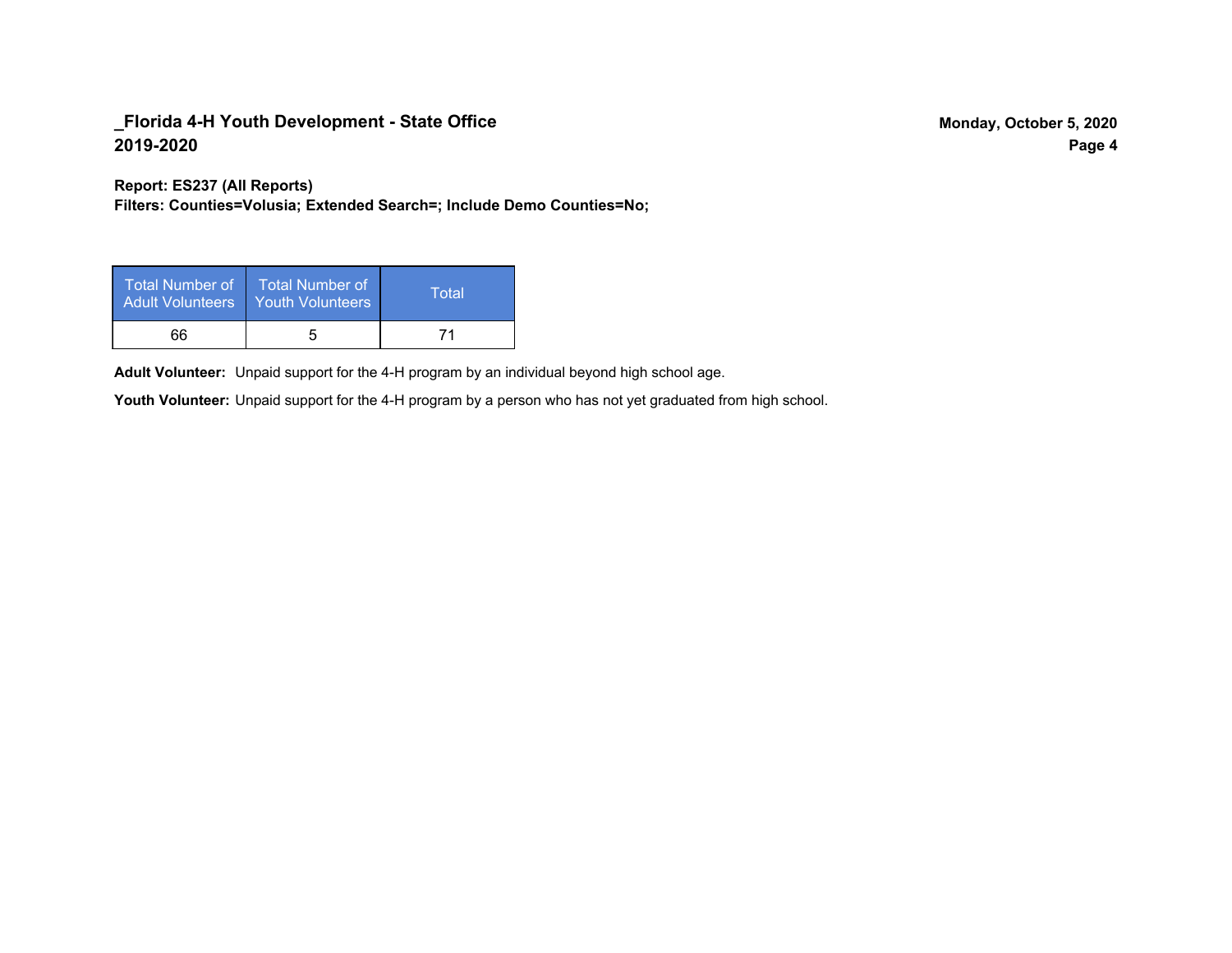199

#### **Filters: Counties=Volusia; Extended Search=; Include Demo Counties=No; Report: ES237 (All Reports)**

# **Ag in the Classroom** : Agriculture Awareness 9 \_School Enrichment - Agriculture Awareness 0 \_School Enrichment - Pizza Garden 0 9 **Animals** (4-H Cloverbuds- ANIMALS & PETS)-retired project 5 (CAGED BIRDS) Retired Project 0 (GOATS) Retired Project 0 (GOATS-Pygmy) Retired Project 0 (HORSE -Advanced Horsemanship) Retired Project 0 (HORSE -Horsemanship Science) Retired Project 0 (LLAMAS AND ALPACAS)-retired project 0 (POCKET PETS) Retired Project 0 ANIMAL SCIENCES 2 essays and the second control of the second control of the second control of the second control of the second of the second control of the second control of the second control of the second control of the second control of CATS 22 and 22 and 22 and 23 and 23 and 23 and 23 and 23 and 23 and 23 and 23 and 24 and 25 and 26 and 26 and 26 and 26 and 26 and 26 and 26 and 26 and 26 and 26 and 26 and 26 and 26 and 26 and 26 and 26 and 26 and 26 and DAIRY CATTLE 0 dogs and the second state of the second state of the second state of the second state  $5$ GOATS (Dairy) 17 GOATS (Meat) 7 HORSE 33 HORSE (Horseless Horse) 3 PETS 4 POULTRY 29 RABBITS 23 SHEEP 28 SWINE 2008 2012 12:00:00 2012 2023 2024 2022 2022 2023 2024 2022 2023 2024 2022 2023 2024 2022 2023 2024 2022

| <b>Biological Sciences</b>                            |          |
|-------------------------------------------------------|----------|
| (4-H Cloverbuds-SCIENCE & TECHNOLOGY) Retired Project | 0        |
| (Marine/Aquatic- AQUARIUMS) Retired Project           | $\Omega$ |
| (Marine/Aquatic- WETLANDS) Retired Project            | $\Omega$ |
| (Sciences-WINGS) Retired Project                      | 0        |
| (Wildlife - Bats) Retired Project                     | $\Omega$ |
| (Wildlife - Butterflies- WINGS) Retired Project       | $\Omega$ |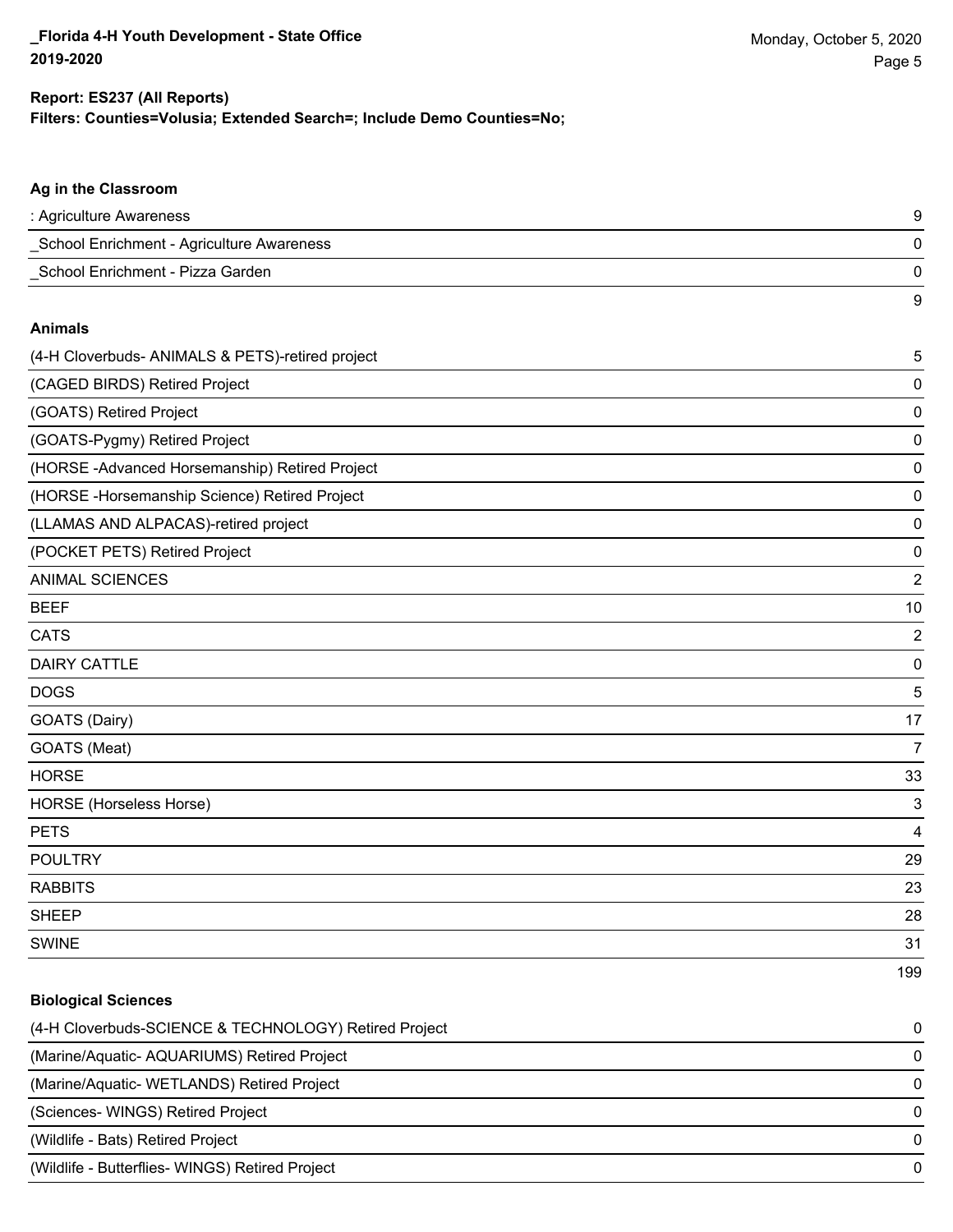#### **Filters: Counties=Volusia; Extended Search=; Include Demo Counties=No; Report: ES237 (All Reports)**

| (Wildlife- BLUEBIRDS) Retired Project                     | 0  |
|-----------------------------------------------------------|----|
| : ABCs of ENTOMOLOGY                                      | 0  |
| : Entomology-Apiary/Beekeeping                            | 0  |
| : Meat Sciences                                           | 0  |
| : Natural Sciences                                        | 0  |
| School Enrichment - Embryology                            | 0  |
| <b>School Enrichment- Natural Sciences</b>                | 0  |
| <b>INSECTS (ENTOMOLOGY)</b>                               | 4  |
| MARINE SCIENCE AND AQUATIC SCIENCES                       | 6  |
| <b>SCIENCE DISCOVERY</b>                                  | 12 |
| <b>VETERINARY SCIENCE</b>                                 | 0  |
|                                                           | 22 |
| <b>Civic Engagement</b>                                   |    |
| (4-H Cloverbuds- CITIZENSHIP)-retired project             | 0  |
| (Citizenship-INTERGENERATIONAL) Retired Project           | 0  |
| <b>CITIZENSHIP</b>                                        | 4  |
| CITIZENSHIP-COMMUNITY SERVICE                             | 4  |
| CULTURAL AND GLOBAL EDUCATION                             | 0  |
|                                                           | 8  |
| <b>Communications and Expressive Arts</b>                 |    |
| (4-H Cloverbuds- COMMUNICATIONS) Retired Project          | 0  |
| (4-H Cloverbuds- VISUAL-LEISURE ARTS) Retired Project     | 0  |
| (FILMMAKING) Retired Project                              | 0  |
| (LEISURE ARTS- Arts & Crafts) Retired Project             | 0  |
| (Leisure Arts- COLLECTIBLES) Retired Project              | 0  |
| (PHOTOGRAPHY) Retired Project                             | 0  |
| (PUBLIC SPEAKING) Retired Project                         | 0  |
| (VISUAL ARTS) Retired Project                             | 0  |
| School Enrichment - 4-H Tropicana Public Speaking Program | 0  |
| COMMUNICATIONS AND PUBLIC SPEAKING                        | 2  |
| <b>EXPRESSIVE ARTS</b>                                    | 4  |
| <b>VISUAL ARTS</b>                                        | 3  |
|                                                           | 9  |
| <b>Community / Volunteer Service</b>                      |    |

(Citizenship-PUBLIC ADVENTURES) Retired Project 0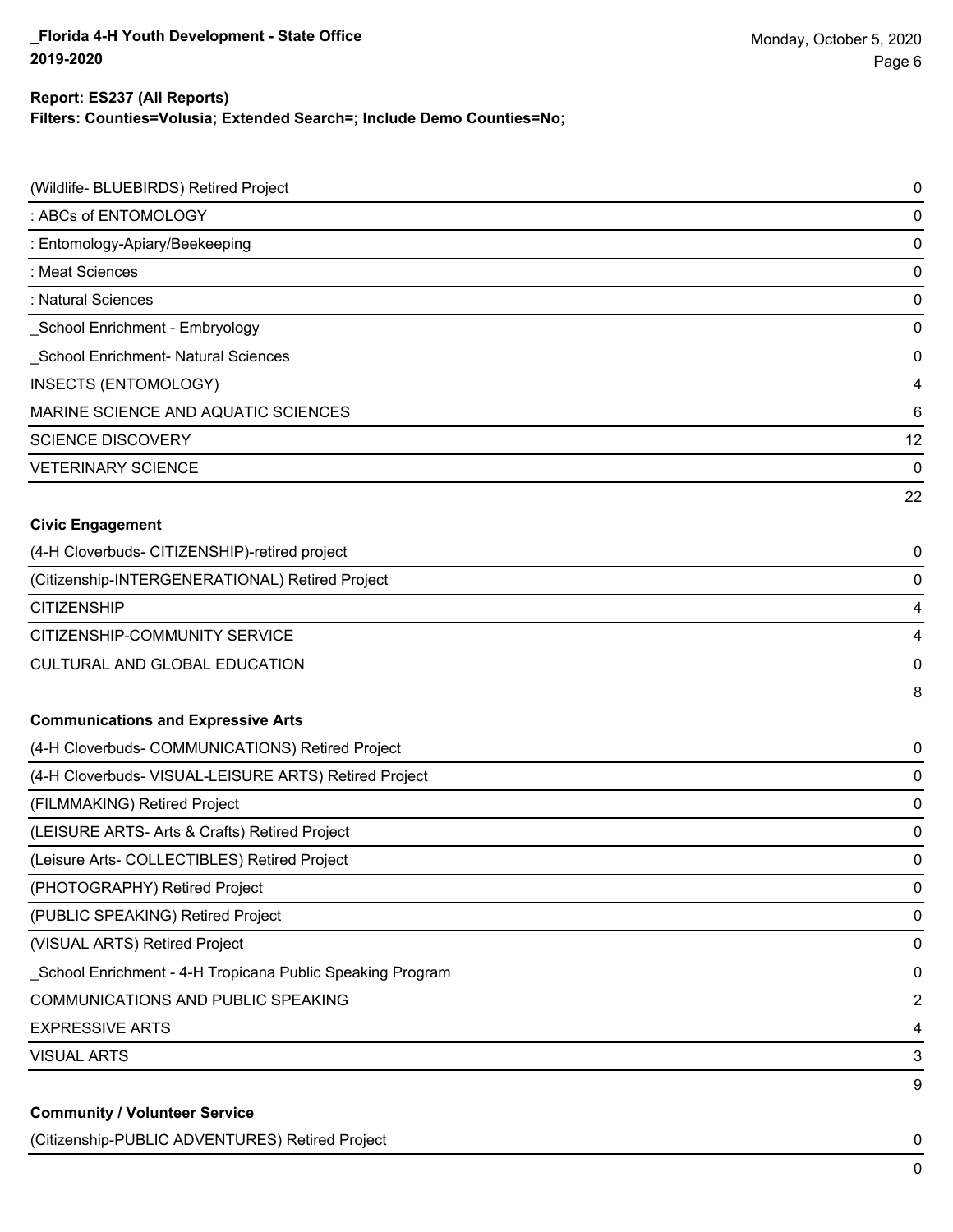**Consumer and Family Science**

#### **Filters: Counties=Volusia; Extended Search=; Include Demo Counties=No; Report: ES237 (All Reports)**

| (4-H Cloverbuds- CLOTHING) Retired project                   | 0  |
|--------------------------------------------------------------|----|
| (CHILD DEVELOPMENT Babysitting) Retired Project              | 0  |
| (Clothing - SELECTION) Retired Project                       | 0  |
| (Clothing - SEWING) Retired Project                          | 0  |
| (Clothing-Sewing- QUILTING) Retired Project                  | 0  |
| (CONSUMER EDUCATION AND SHOPPING) Retired Project            | 0  |
| (Human Development - Talking with TJ) Retired Project        | 0  |
| (HUMAN DEVELOPMENT) Retired Project                          | 0  |
| (Human Development-CHOICES) Retired Project                  | 0  |
| (Money Management - FINANCIAL CHAMPIONS) Retired Project     | 0  |
| : Consumer Choices Event                                     | 0  |
| 4-H CLOVERBUDS                                               | 63 |
| Animal Science- ALL ABOUT ANIMALS                            | 0  |
| Animal Sciences- LIVESTOCK JUDGING                           | 0  |
| Animals-PETS/SMALL ANIMALS                                   | 0  |
| CHILD DEVELOPMENT & CHILD CARE                               | 1  |
| Citizenship-SERVICE LEARNING                                 | 0  |
| <b>CLOTHING &amp; SEWING</b>                                 | 11 |
| <b>Exploring Farm Animals</b>                                | 0  |
| Hog-n-Ham Project                                            | 0  |
| Marine Science                                               | 0  |
| MONEY MANAGEMENT                                             | 1  |
| Performing Arts-DANCE/MOVEMENT                               | 0  |
| Pet Pals                                                     | 0  |
| Plant Pals, K-3 (5-8 yrs)                                    | 0  |
| test                                                         | 0  |
| Wildlife - Birds                                             | 0  |
|                                                              | 76 |
| <b>Environmental Education / Earth Sciences</b>              |    |
| (4-H Cloverbuds- ENVIRONMENT-Earth Sciences) Retired Project | 0  |
| : Recycling                                                  | 0  |
| : Water Education                                            | 0  |
| School Enrichment - Project Learning Tree                    | 0  |
| School Enrichment- Environmental Sciences                    | 0  |
| <b>EARTH SCIENCES</b>                                        | 3  |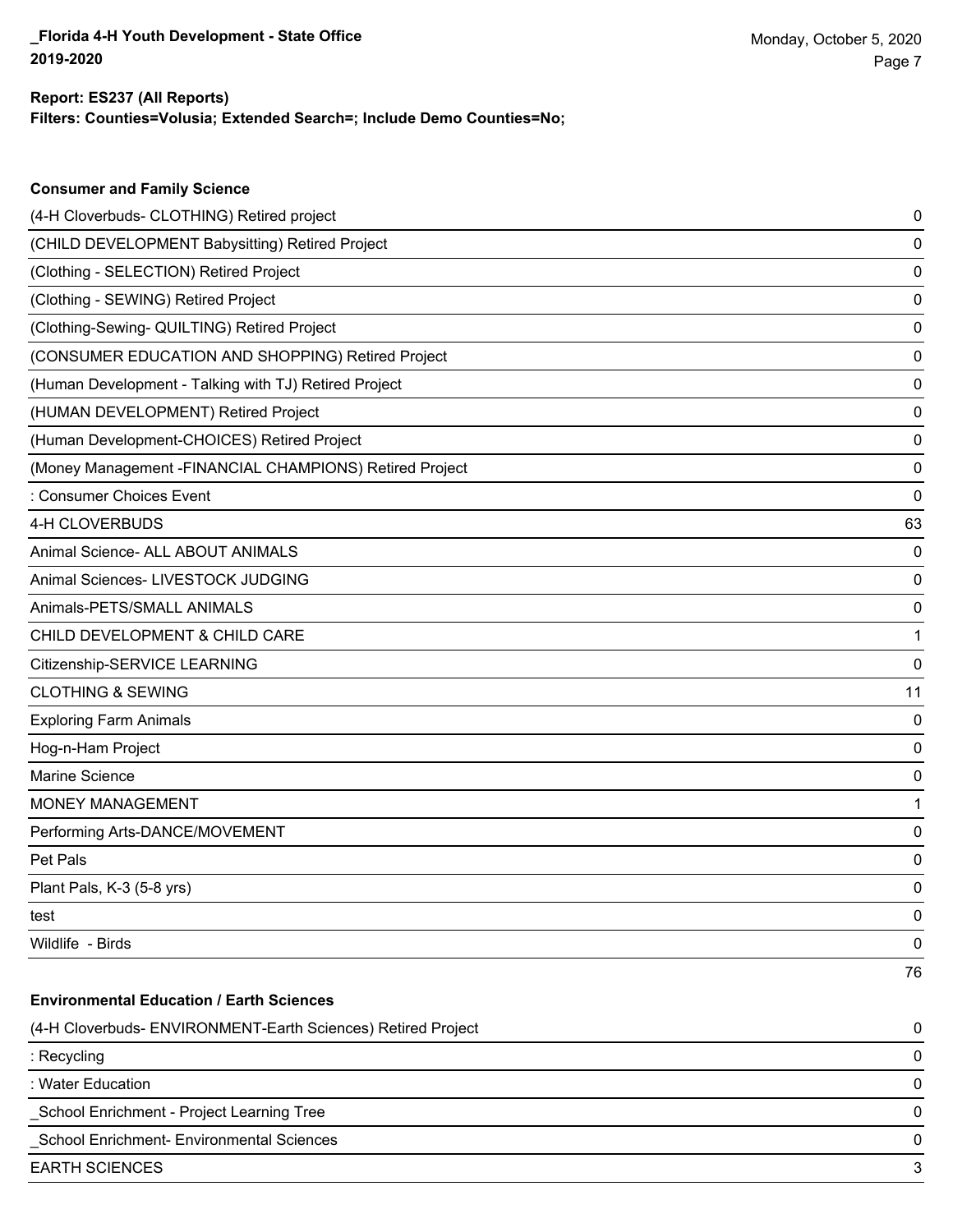**Filters: Counties=Volusia; Extended Search=; Include Demo Counties=No;**

| <b>ENERGY</b>                                         | $\pmb{0}$   |
|-------------------------------------------------------|-------------|
| <b>ENVIRONMENTAL SCIENCES</b>                         | 1           |
| <b>FORESTRY</b>                                       | 1           |
| <b>OUTDOOR EDUCATION</b>                              | 1           |
| SOIL AND WATER SCIENCES                               | 0           |
| <b>SPORTFISHING</b>                                   | $\mathbf 0$ |
| <b>SS - SHOOTING SPORTS</b>                           | 1           |
| <b>SS-ARCHERY</b>                                     | 12          |
| SS-HUNTING 10y/o                                      | 0           |
| SS-MUZZLELOADING 12y/o                                | 0           |
| SS-RIFLE, AIR                                         | $\mathbf 0$ |
| SS- RIFLE, SMALL BORE                                 | $\mathbf 0$ |
| SS-SHOTGUN 10y/o                                      | 0           |
| <b>WILDLIFE &amp; HABITATS</b>                        | $\mathbf 0$ |
|                                                       | 19          |
| <b>Foods and Nutrition</b>                            |             |
| (4-H Cloverbuds- FOODS & NUTRITION) Retired Project   | 0           |
| (Food - SPORTS NUTRITION) Retired Project             | $\mathbf 0$ |
| (FOOD AND FOOD PRESERVATION SCIENCES) Retired Project | $\mathbf 0$ |
| (FOOD PREP AND COOKING) Retired Project               | 0           |
| (Food Prep- BREADS & BREADMAKING) Retired Project     | $\mathbf 0$ |
| (Food Prep- DAIRY FOODS) Retired Project              | $\mathbf 0$ |
| (Food Prep- MICROWAVE MAGIC) Retired Project          | $\mathbf 0$ |
| (Food Science- FOOD PRESERVATION) Retired Project     | 0           |
| School Enrichment - Up for the Challenge              | $\mathbf 0$ |
| School Enrichment - YUM                               | $\mathbf 0$ |
| School Enrichment - YUMMEE                            | 0           |

\_School Enrichment- Nutrition 0

FOOD & NUTRITION 9

### **Health**

| (Health- HEALTH ROCKS) Retired Project      | 0 |
|---------------------------------------------|---|
| (HEALTH: PHYSICAL ACTIVITY) Retired Project | 0 |
| : Healthy Living                            | 0 |
| PERSONAL WELL BEING                         |   |
|                                             |   |

9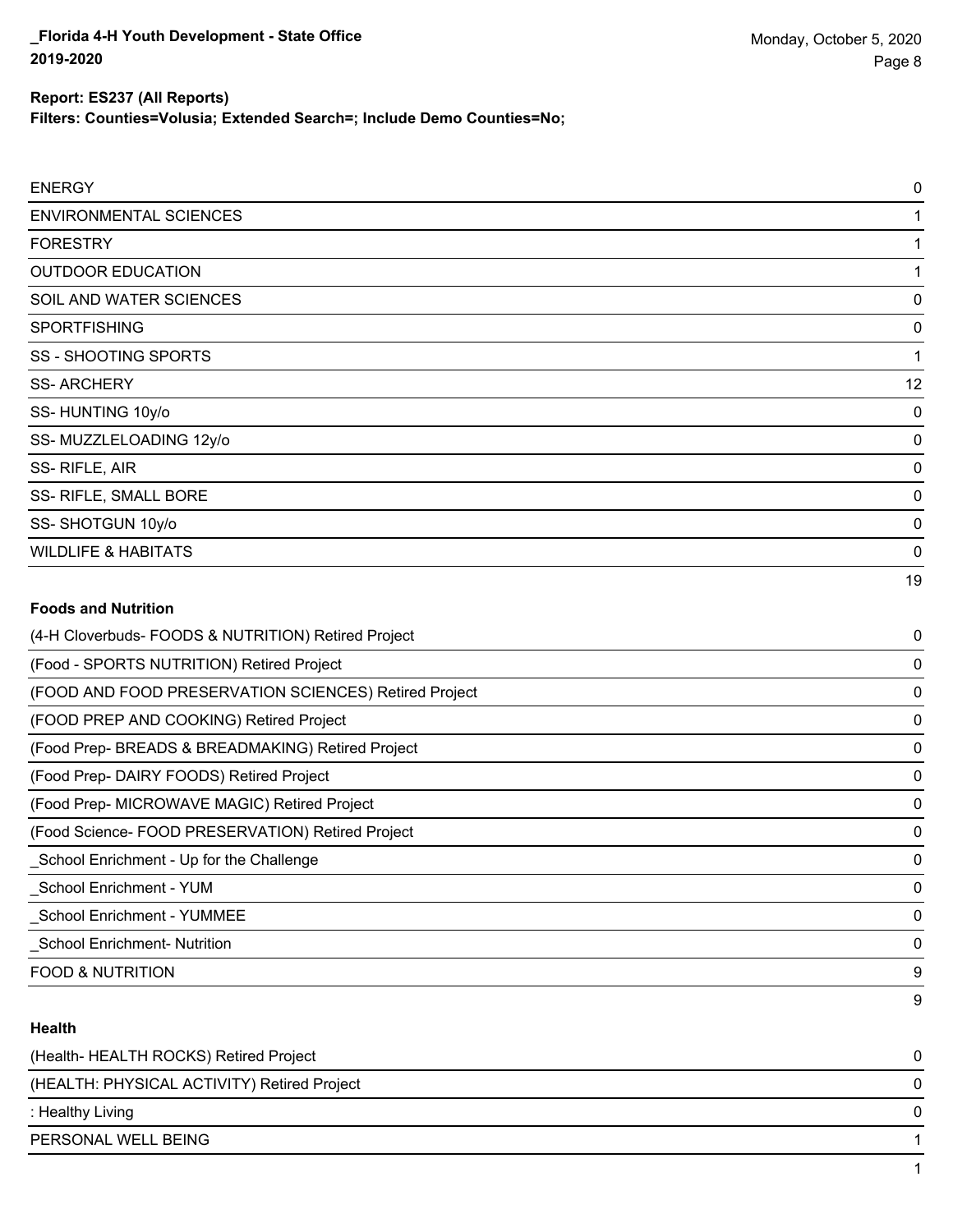#### **Report: ES237 (All Reports)**

**Filters: Counties=Volusia; Extended Search=; Include Demo Counties=No;**

| <b>Leadership and Personal Development</b>                 |    |
|------------------------------------------------------------|----|
| (4-H Cloverbuds- LEADERSHIP) Retired Project               | 0  |
| (4-H Cloverbuds_DISCOVERY Projects) Retired Project        | 0  |
| (Home Environment- CHANGING SPACES) Retired Project        | 0  |
| (Plant Sciences - Mowing for Money) Retired Project        | 0  |
| (Workforce Prep- CAREER DEVELOPMENT) Retired Project       | 0  |
| (Workforce Prep- ENTREPRENEURSHIP) Retired Project         | 0  |
| : Character Education                                      | 0  |
| : Personal Development                                     | 0  |
| <b>EXPLORING 4-H</b>                                       | 6  |
| LEADERSHIP DEVELOPMENT                                     | 7  |
| <b>WORKPLACE PREPARATION</b>                               | 0  |
|                                                            | 13 |
| <b>Personal Safety</b>                                     |    |
| (Health and Safety- ATV SAFETY) Retired Project            | 0  |
| (Health- EMERGENCY PREPARDNESS) Retired Project            | 0  |
| <b>ATV SAFETY</b>                                          |    |
| <b>SAFETY</b>                                              | 0  |
|                                                            |    |
| <b>Physical Sciences</b>                                   |    |
| (ASTRONOMY) Retired Project                                | 0  |
| : Weather and Climate                                      | 0  |
| <b>AEROSPACE</b>                                           |    |
|                                                            |    |
| <b>Plant Science</b>                                       |    |
| (4-H Cloverbuds- PLANT SCIENCES-Gardening) Retired Project | 0  |
| (GROWING CITRUS) Retired Project                           | 1  |
| (Plant Sciences-GARDENING) Retired Project                 | 0  |
| (Plants - Gardening - FLOWERS) Retired Project             | 0  |
| (Plants - Gardening - VEGETABLES) Retired Project          | 0  |
|                                                            |    |

(Plants -Gardening-CONTAINER GARDENING) Retired Project 0

\_School Enrichment- Gardening and Plants 0

GARDENING AND PLANTS 12

GARDENING AND PLANTS: JR MASTER GARDENER 0